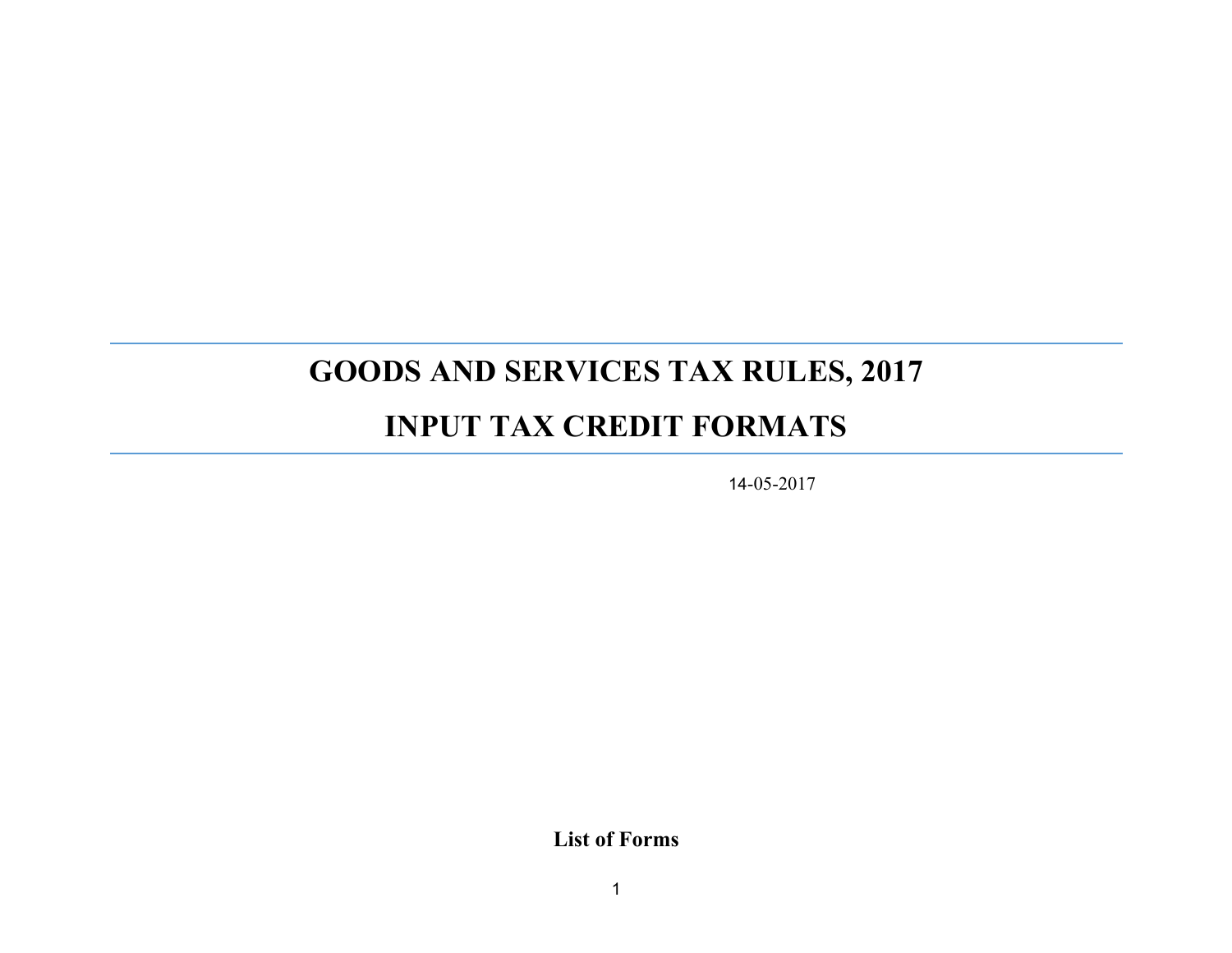| Sr. No. | Form No.          | Description                                                                                                                                                                   |
|---------|-------------------|-------------------------------------------------------------------------------------------------------------------------------------------------------------------------------|
|         | Form GST ITC $-1$ | Declaration for claim of input tax credit under sub-section (1) of section 18.                                                                                                |
| 2.      | Form GST ITC $-2$ | Declaration for transfer of ITC in case of sale, merger, demerger, amalgamation, lease or transfer of a<br>business under sub-section $(3)$ of section 18.                    |
|         | Form GST ITC $-3$ | Declaration for intimation of ITC reversal on inputs, inputs contained in semi-finished and finished<br>goods and capital goods in stock under sub-section (4) of section 18. |
| 4.      | Form GST ITC $-4$ | Details of goods/capital goods sent to job worker and received back.                                                                                                          |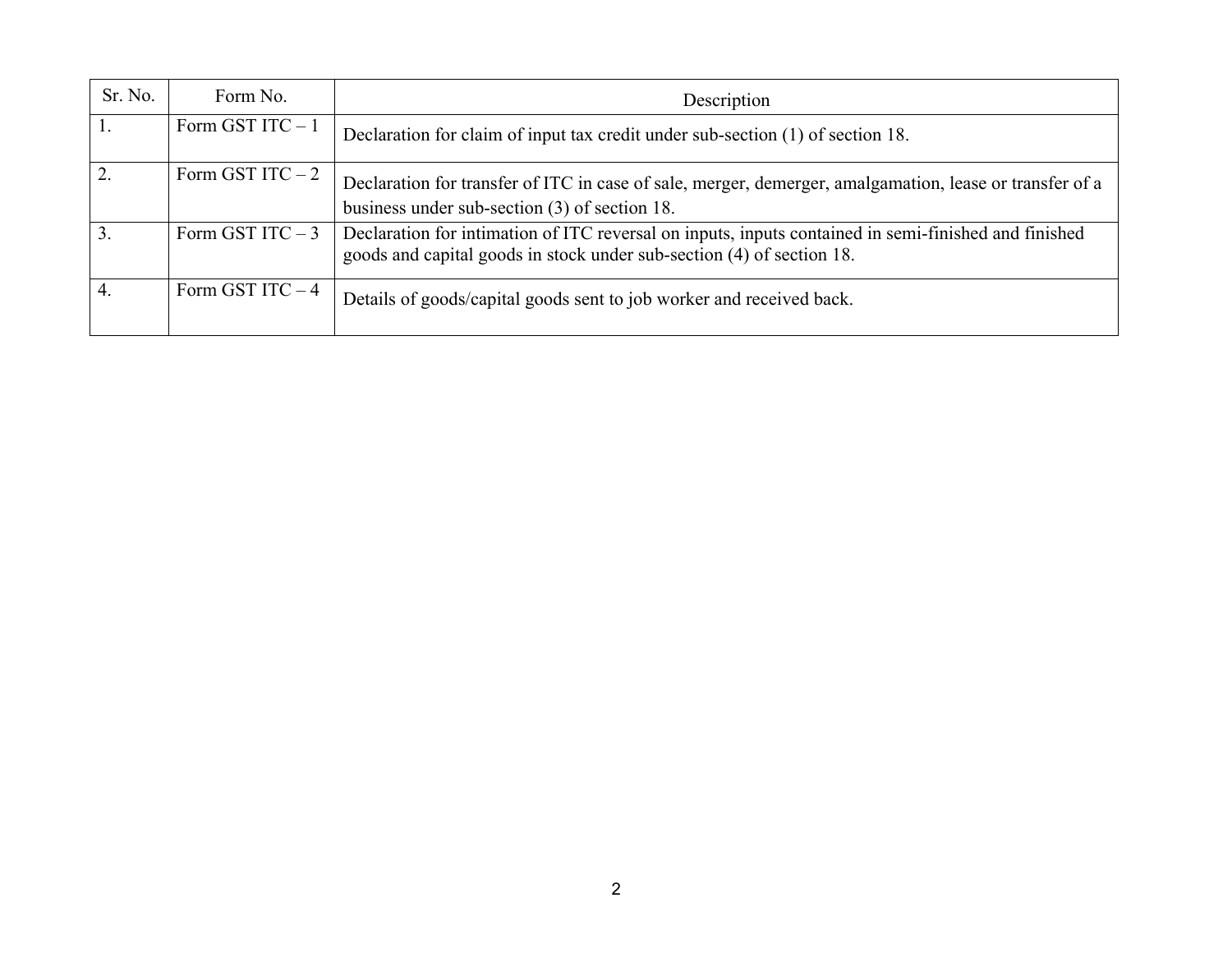#### **Form GST ITC – 1**

## [See Rule \_\_\_\_\_]

#### **Declaration for claim of input tax credit under sub-section (1) of section 18**

| Claim made under    |  |
|---------------------|--|
| Section 18 $(1)(a)$ |  |
| Section 18 $(1)(b)$ |  |
| Section 18 $(1)(c)$ |  |
| Section 18 $(1)(d)$ |  |

|    | <b>GSTIN</b>                                                 |  |
|----|--------------------------------------------------------------|--|
| 2. | Legal name                                                   |  |
| 3. | Trade name, if any                                           |  |
| 4. | Date from which liability to pay tax arises under section 9, |  |
|    | except section $9(3)$ and section $9(4)$                     |  |
|    | [For claim under section 18 (1)(a) and section 18 (1)(c))]   |  |
| 5. | Date of grant of voluntary registration                      |  |
|    | [For claim made under section 18 $(1)(b)$ ]                  |  |
| 6. | Date on which goods or services becomes taxable              |  |
|    | [For claim made under section 18 $(1)(d)$ ]                  |  |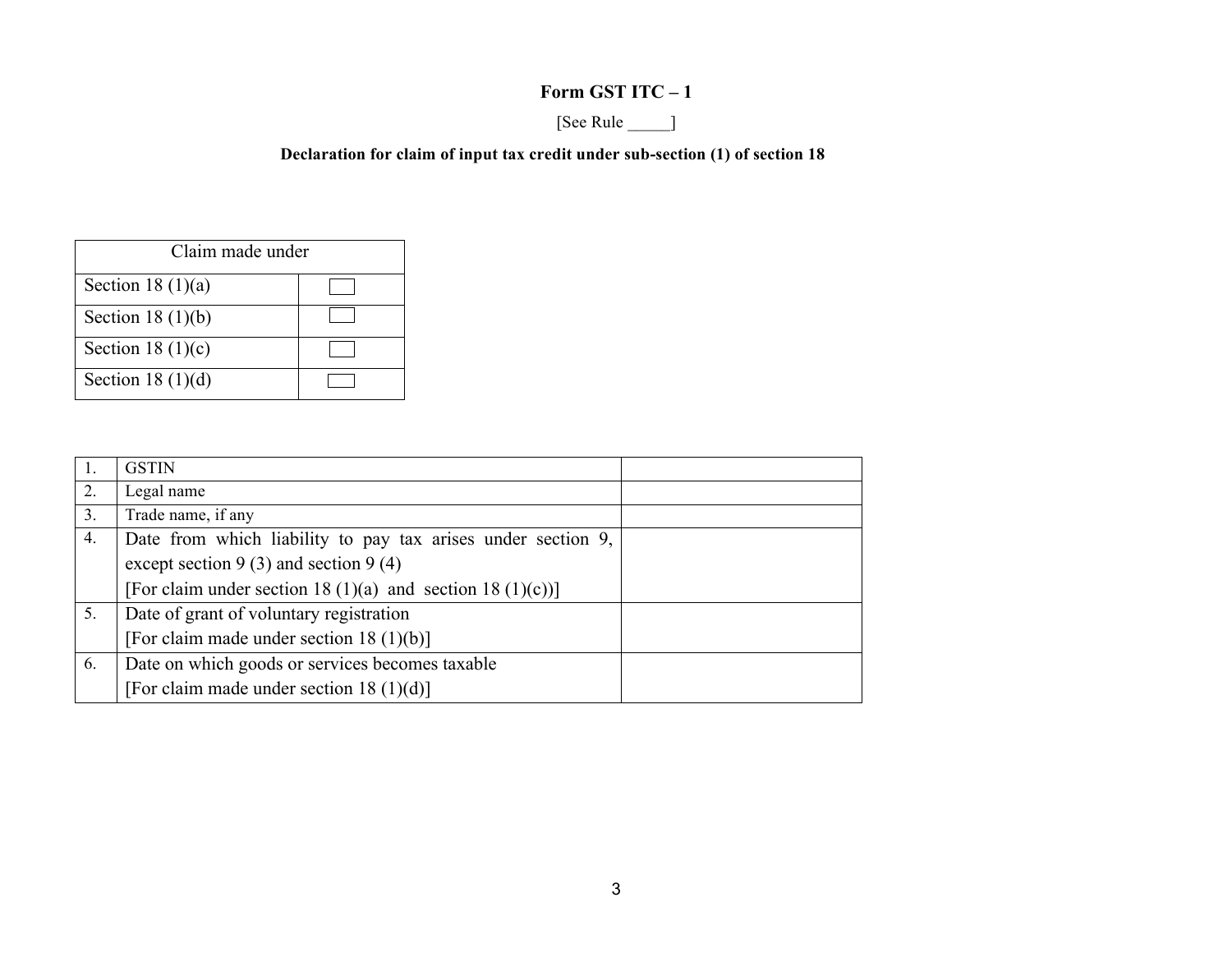#### 7. Claim under section 18 (1) (a) or section 18 (1) (b)

Details of stock of inputs and inputs contained in semi-finished goods or finished goods on which ITC is claimed

| Sr. | GSTIN/                                                                  | Invoice * |      | Description of                                                                                            | Unit                          | Quant | Value                                         |                |              | Amount of ITC claimed (Rs.) |                    |      |
|-----|-------------------------------------------------------------------------|-----------|------|-----------------------------------------------------------------------------------------------------------|-------------------------------|-------|-----------------------------------------------|----------------|--------------|-----------------------------|--------------------|------|
| No. | Registra<br>tion<br>under<br>CX/<br>VAT of<br>supplier                  | No.       | Date | inputs held in<br>stock, inputs<br>contained in<br>semi-finished<br>or finished<br>goods held in<br>stock | Quantit<br>y<br>Code<br>(UQC) | ity   | (As adjusted by<br>debit note/credit<br>note) | Central<br>Tax | State<br>Tax | UT Tax                      | Integrate<br>d Tax | Cess |
|     | 2                                                                       | 3         | 4    | 5                                                                                                         | 6                             | 7     | 8                                             | 9              | 10           | 11                          | 12                 | 13   |
|     | 7 (a) Inputs held in stock                                              |           |      |                                                                                                           |                               |       |                                               |                |              |                             |                    |      |
|     |                                                                         |           |      |                                                                                                           |                               |       |                                               |                |              |                             |                    |      |
|     |                                                                         |           |      |                                                                                                           |                               |       |                                               |                |              |                             |                    |      |
|     | 7 (b) Inputs contained in semi-finished or finished goods held in stock |           |      |                                                                                                           |                               |       |                                               |                |              |                             |                    |      |
|     |                                                                         |           |      |                                                                                                           |                               |       |                                               |                |              |                             |                    |      |
|     |                                                                         |           |      |                                                                                                           |                               |       |                                               |                |              |                             |                    |      |

• In case it is not feasible to identify invoice, the principle of first-in-first out may be followed.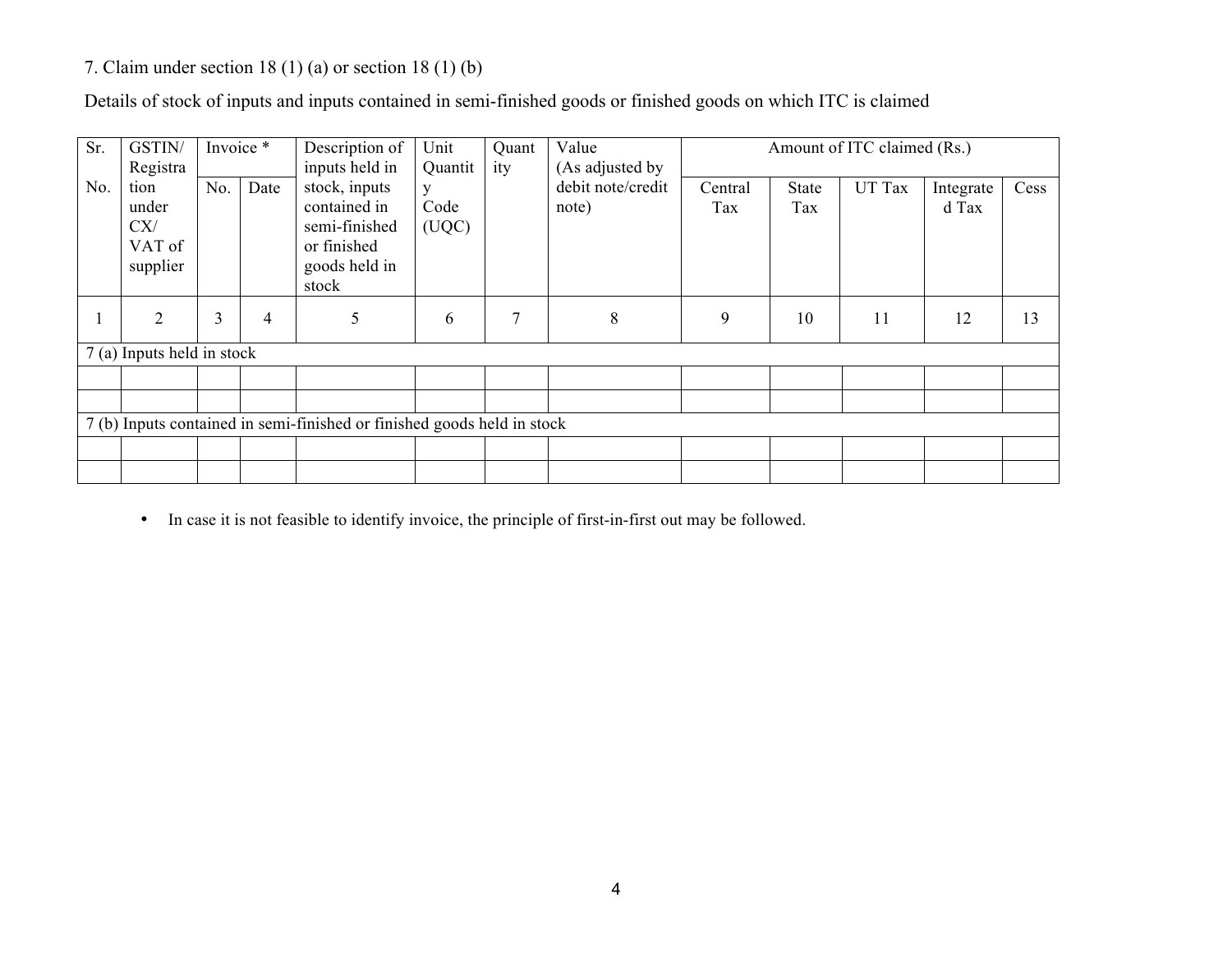#### 8. Claim under section 18 (1) (c) or section 18 (1)(d)

| Sr.<br>No. | GSTIN/<br>Registra<br>tion<br>under | Bill of<br>entry             | Invoice */ | Description of<br>Unit<br>inputs held in<br>Quantity<br>stock, inputs<br>Code<br>contained in<br>(UQC) |   | Qty | Value**<br>(As<br>adjusted<br>by debit |                |                     | Amount of ITC claimed (Rs.) |                       |      |
|------------|-------------------------------------|------------------------------|------------|--------------------------------------------------------------------------------------------------------|---|-----|----------------------------------------|----------------|---------------------|-----------------------------|-----------------------|------|
|            | CX/<br>VAT of<br>supplier           | No.                          | Date       | semi-finished or<br>finished goods<br>held in stock,<br>capital goods                                  |   |     | note/cre<br>dit note)                  | Central<br>Tax | <b>State</b><br>Tax | UT Tax                      | Integ<br>rated<br>Tax | Cess |
| $\bf{l}$   | $\overline{2}$                      | 3<br>4                       |            | 5                                                                                                      | 6 | 7   | 8                                      | 9              | 1010                | 11                          | 12                    | 13   |
|            | 8 (a) Inputs held in stock          |                              |            |                                                                                                        |   |     |                                        |                |                     |                             |                       |      |
|            |                                     |                              |            |                                                                                                        |   |     |                                        |                |                     |                             |                       |      |
|            |                                     |                              |            | 8 (b) Inputs contained in semi-finished or finished goods held in stock                                |   |     |                                        |                |                     |                             |                       |      |
|            |                                     |                              |            |                                                                                                        |   |     |                                        |                |                     |                             |                       |      |
|            |                                     |                              |            |                                                                                                        |   |     |                                        |                |                     |                             |                       |      |
|            |                                     | 8 (c) Capital goods in stock |            |                                                                                                        |   |     |                                        |                |                     |                             |                       |      |
|            |                                     |                              |            |                                                                                                        |   |     |                                        |                |                     |                             |                       |      |
|            |                                     |                              |            |                                                                                                        |   |     |                                        |                |                     |                             |                       |      |

Details of stock of inputs, inputs contained in semi-finished goods or finished goods and capital goods on which ITC is claimed

\* In case it is not feasible to identify invoice, principle of first in and first out may be followed.

\*\* The value of capital goods shall be the invoice value reduced by five percentage points per quarter of a year or part thereof from the date of invoice

9. Particulars of certifying Chartered Accountant or Cost Accountant [where applicable]

- a) Name of the Firm issuing certificate
- b) Name of the certifying Chartered Accountant/Cost Accountant
- c) Membership number
- d) Date of issuance of certificate
- e) Attachment (option for uploading certificate)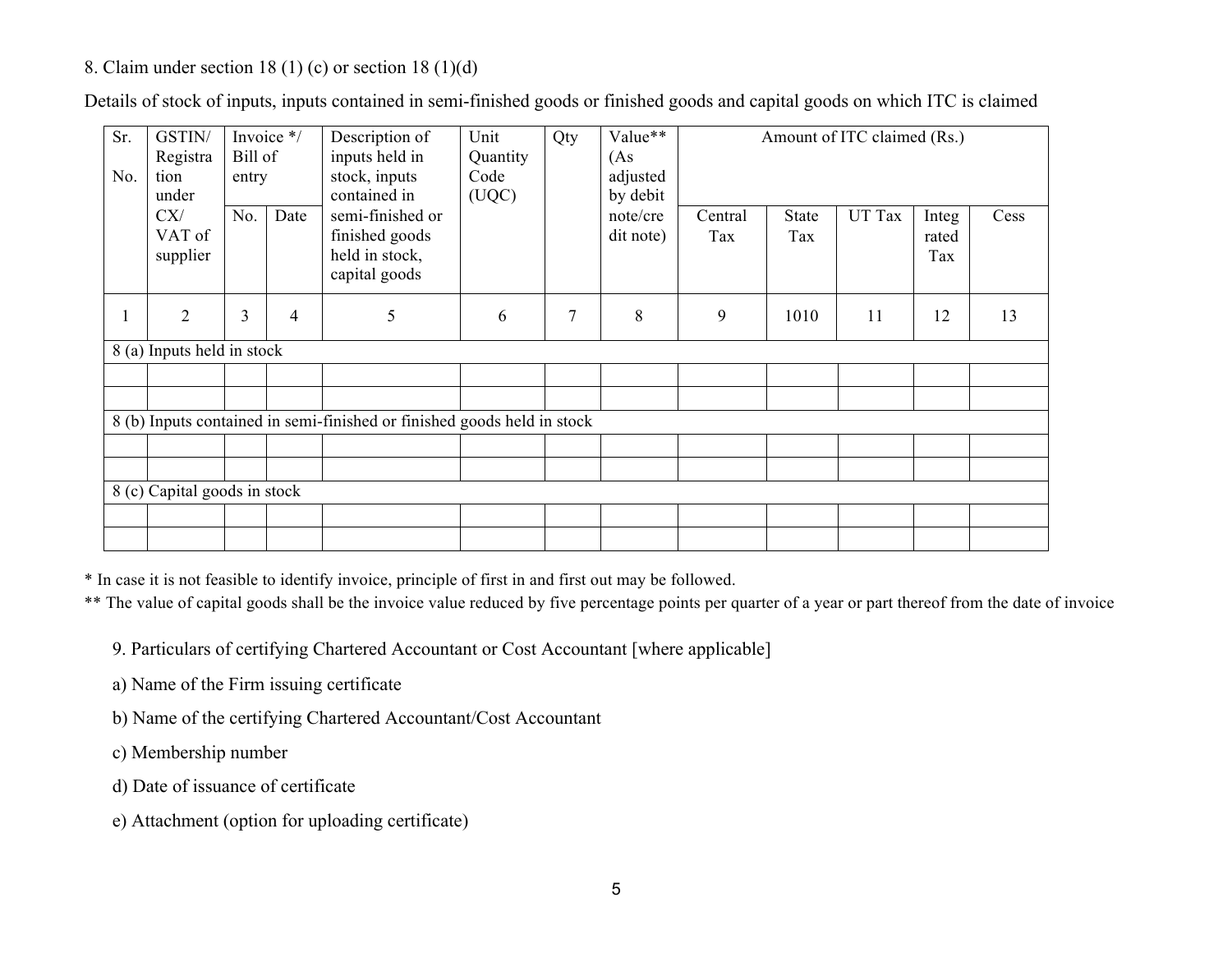#### 10. Verification

I \_\_\_\_\_\_\_\_\_\_\_\_\_\_\_\_\_\_\_\_\_\_\_\_\_\_\_\_\_\_\_\_\_\_\_\_\_\_\_\_\_\_ hereby solemnly affirm and declare that the information given hereinabove is true and correct to the best of my knowledge and belief and nothing has been concealed there from.

Signature of authorized signatory **with an all the set of authorized signatory**  $\blacksquare$ Name

Designation/Status \_\_\_\_\_\_\_\_\_\_\_\_\_\_\_\_\_\_\_\_\_\_\_\_\_\_\_\_

Date --- dd/mm/yyyy

\_\_\_\_\_\_\_\_\_\_\_\_\_\_\_\_\_\_\_\_\_\_\_\_\_\_\_\_\_\_\_\_\_\_\_\_\_\_\_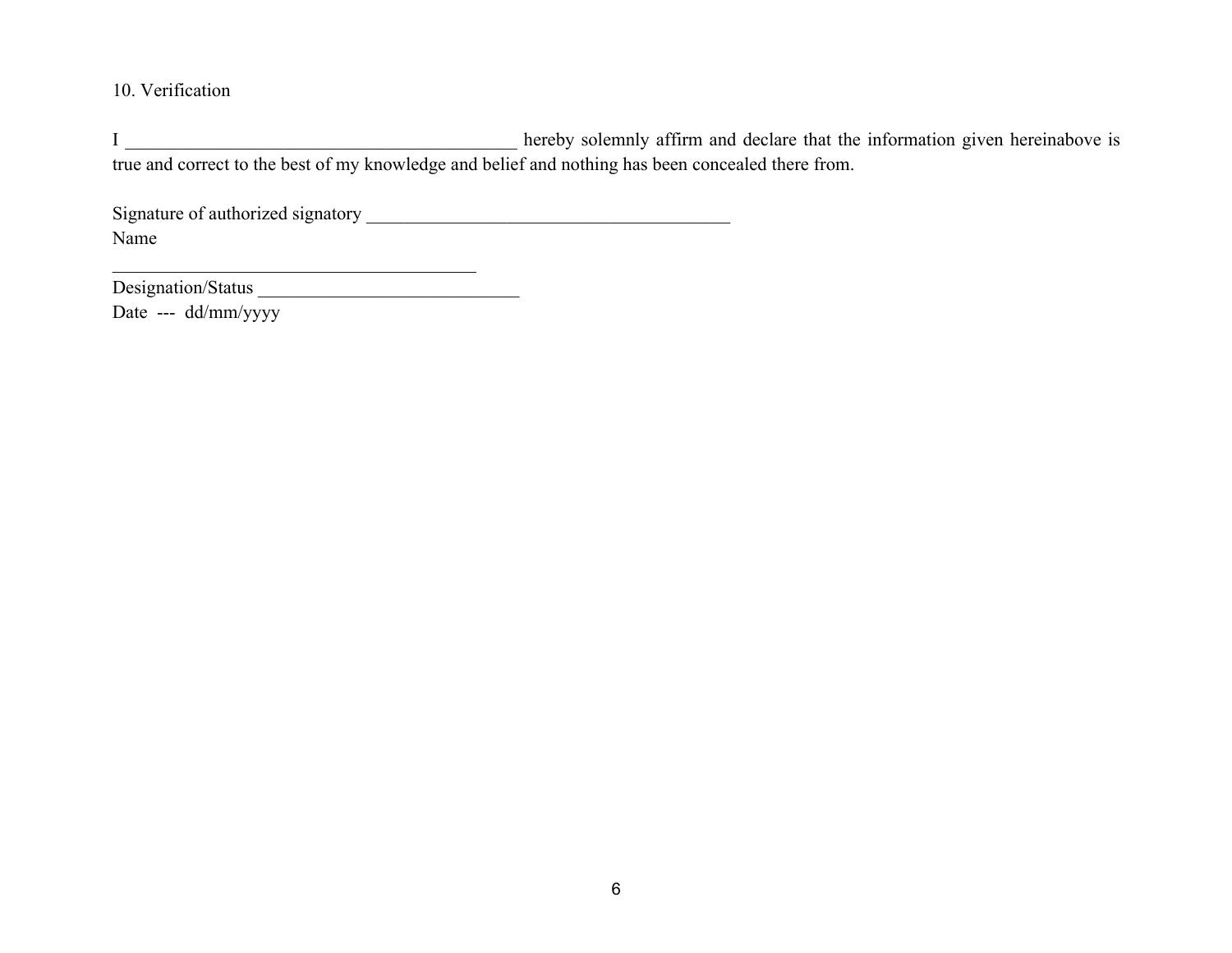### **Form GST ITC -02** *[See Rule – \_\_\_\_\_\_\_]*

**Declaration for transfer of ITC in case of sale, merger, demerger, amalgamation, lease or transfer of a business under subsection (3) of section 18**

|    | GSTIN of transferor        |  |
|----|----------------------------|--|
| 2. | Legal name of transferor   |  |
| 3. | Trade name, if any         |  |
| 4. | <b>GSTIN</b> of transferee |  |
| 5. | Legal name of transferee   |  |
| 6. | Trade name, if any         |  |

7. Details of ITC to be transferred

| Tax        | Amount of matched ITC | Amount of matched ITC to be |
|------------|-----------------------|-----------------------------|
|            | available             | transferred                 |
|            | 2                     |                             |
| Central    |                       |                             |
| Tax        |                       |                             |
| State Tax  |                       |                             |
| UT Tax     |                       |                             |
| Integrated |                       |                             |
| Tax        |                       |                             |
| Cess       |                       |                             |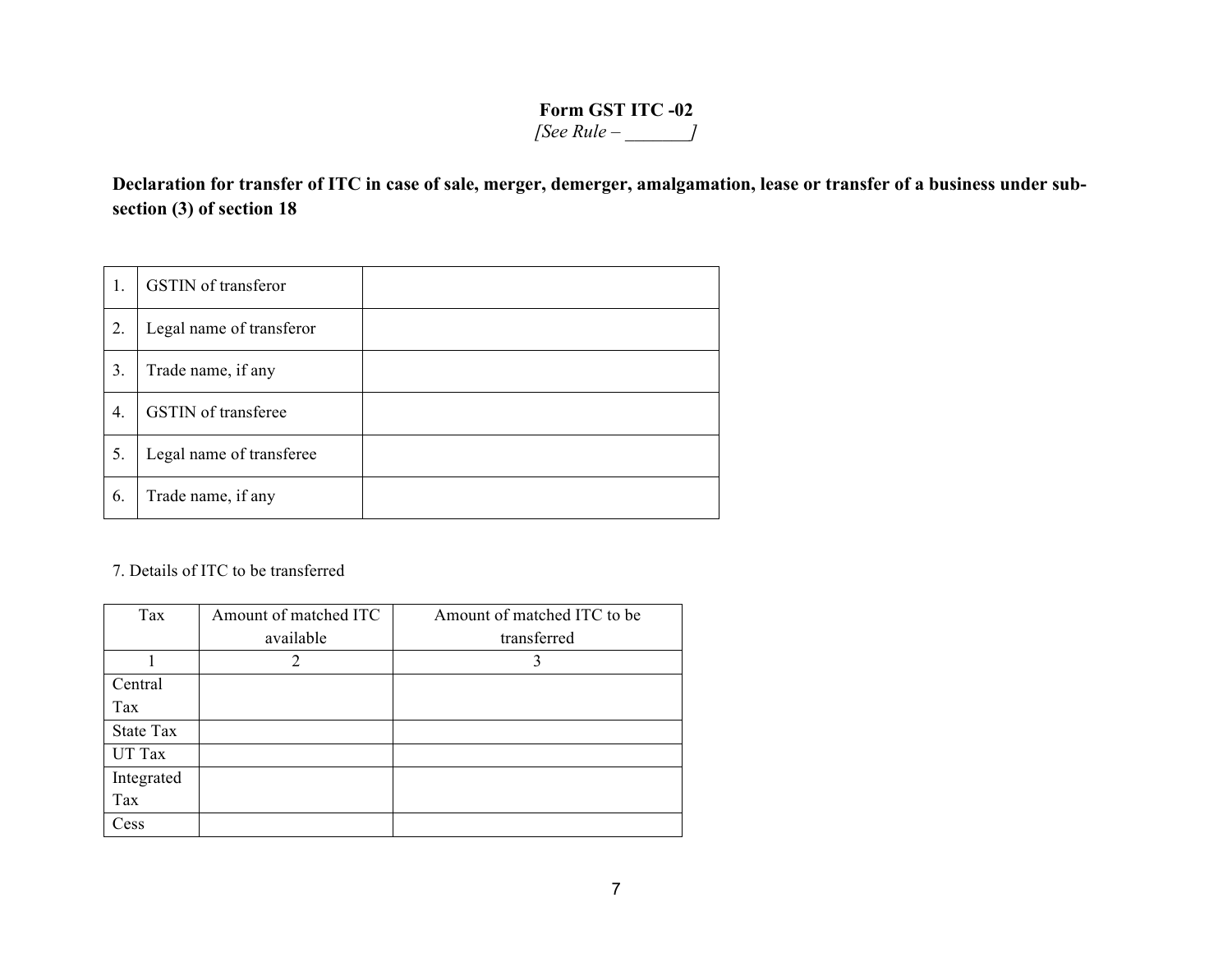- 8. Particulars of certifying Chartered Accountant or Cost Accountant
- a) Name of the Firm issuing certificate
- b) Name of the certifying Chartered Accountant/Cost Accountant
- c) Membership number
- d) Date of issuance of certificate to the transferor
- e) Attachment (option for uploading certificate)

#### 9. Verification

I \_\_\_\_\_\_\_\_\_\_\_\_\_\_\_\_\_\_\_\_\_\_\_\_\_\_\_\_\_\_\_\_\_\_\_\_\_\_\_\_\_\_ hereby solemnly affirm and declare that the information given hereinabove is true and correct to the best of my knowledge and belief and nothing has been concealed there from.

Signature of authorized signatory \_\_\_\_\_\_\_\_\_\_\_\_\_\_\_\_\_\_\_\_\_\_\_\_\_\_\_\_\_\_\_\_\_\_\_\_\_\_\_ Name

\_\_\_\_\_\_\_\_\_\_\_\_\_\_\_\_\_\_\_\_\_\_\_\_\_\_\_\_\_\_\_\_\_\_\_\_\_\_\_

Designation/Status \_\_\_\_\_\_\_\_\_\_\_\_\_\_\_\_\_\_\_\_\_\_\_\_\_\_\_\_ Date --- dd/mm/yyyy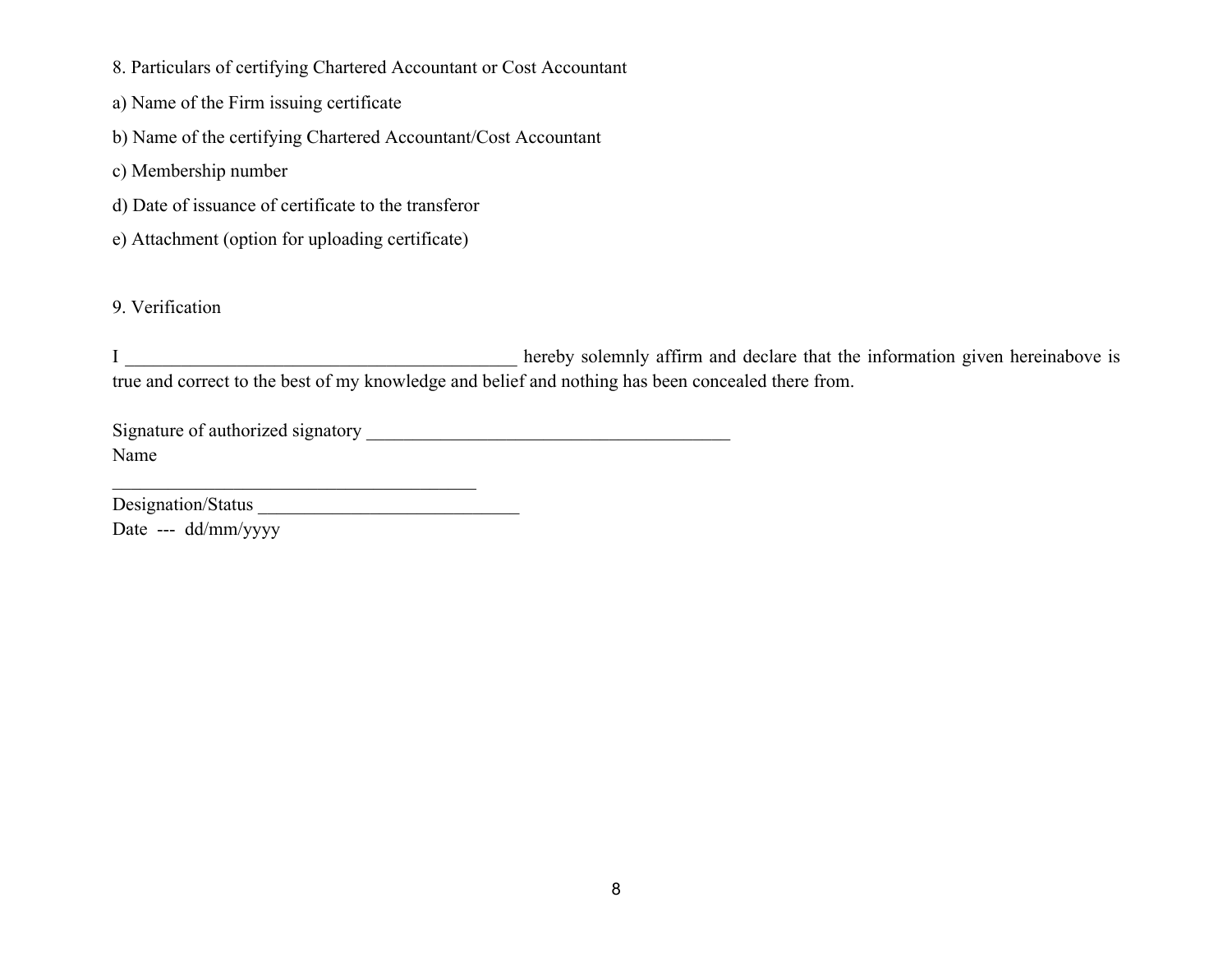#### **Form GST ITC -03**

#### *[See Rule – \_\_\_\_\_\_\_]*

**Declaration for intimation of ITC reversal/payment of tax on inputs held in stock, inputs contained in semi-finished and finished goods held in stock and capital goods under sub-section (4) of section 18**

| 1. GSTIN                                                                                                          |                                                                  |
|-------------------------------------------------------------------------------------------------------------------|------------------------------------------------------------------|
| 2. Legal name                                                                                                     |                                                                  |
| 3. Trade name, if any                                                                                             |                                                                  |
| $4(a)$ . Details of application filed to opt for<br>composition scheme<br>[applicable only for section 18 $(4)$ ] | (i) Application reference number<br>(ARN)<br>(ii) Date of filing |
| $4(b)$ . Date from which exemption is effective<br>[ applicable only for section 18 $(4)$ ]                       |                                                                  |

5. Details of stock of inputs held in stock, inputs contained in semi-finished or finished goods held in stock, and capital goods on which input tax credit is required to be paid under section 18(4).

| Sr.          | GSTIN/                                                      | *Invoice |      | Description of                                                                                     | Unit     | Qty | Value**   |         | Amount of ITC claimed (Rs.) |        |           |      |
|--------------|-------------------------------------------------------------|----------|------|----------------------------------------------------------------------------------------------------|----------|-----|-----------|---------|-----------------------------|--------|-----------|------|
| No.          | Registra                                                    | /Bill of |      | inputs held in                                                                                     | Quantity |     | (As       |         |                             |        |           |      |
|              | tion                                                        | entry    |      | stock, inputs                                                                                      | Code     |     | adjusted  |         |                             |        |           |      |
|              | under                                                       |          |      | contained in                                                                                       | (UQC)    |     | by debit  |         |                             |        |           |      |
|              | CX/                                                         | No.      | Date | semi-finished or                                                                                   |          |     | note/cre  | Central | <b>State</b>                | UT Tax | Integrate | Cess |
|              | VAT of                                                      |          |      | finished goods                                                                                     |          |     | dit note) | Tax     | Tax                         |        | d Tax     |      |
|              | supplier                                                    |          |      | held in stock and                                                                                  |          |     |           |         |                             |        |           |      |
|              |                                                             |          |      | capital goods                                                                                      |          |     |           |         |                             |        |           |      |
| $\mathbf{I}$ | 2                                                           | 3        | 4    |                                                                                                    | 6        |     | 8         | 9       | 10                          | 11     | 12        | 13   |
|              |                                                             |          |      | 5 (a) Inputs held in stock (where invoice is available)                                            |          |     |           |         |                             |        |           |      |
|              |                                                             |          |      |                                                                                                    |          |     |           |         |                             |        |           |      |
|              |                                                             |          |      |                                                                                                    |          |     |           |         |                             |        |           |      |
|              |                                                             |          |      | 5 (b) Inputs contained in semi-finished and finished goods held in stock (where invoice available) |          |     |           |         |                             |        |           |      |
|              |                                                             |          |      |                                                                                                    |          |     |           |         |                             |        |           |      |
|              |                                                             |          |      |                                                                                                    |          |     |           |         |                             |        |           |      |
|              | 5 (c) Capital goods held in stock (where invoice available) |          |      |                                                                                                    |          |     |           |         |                             |        |           |      |
|              |                                                             |          |      |                                                                                                    |          |     |           |         |                             |        |           |      |
|              |                                                             |          |      |                                                                                                    |          |     |           |         |                             |        |           |      |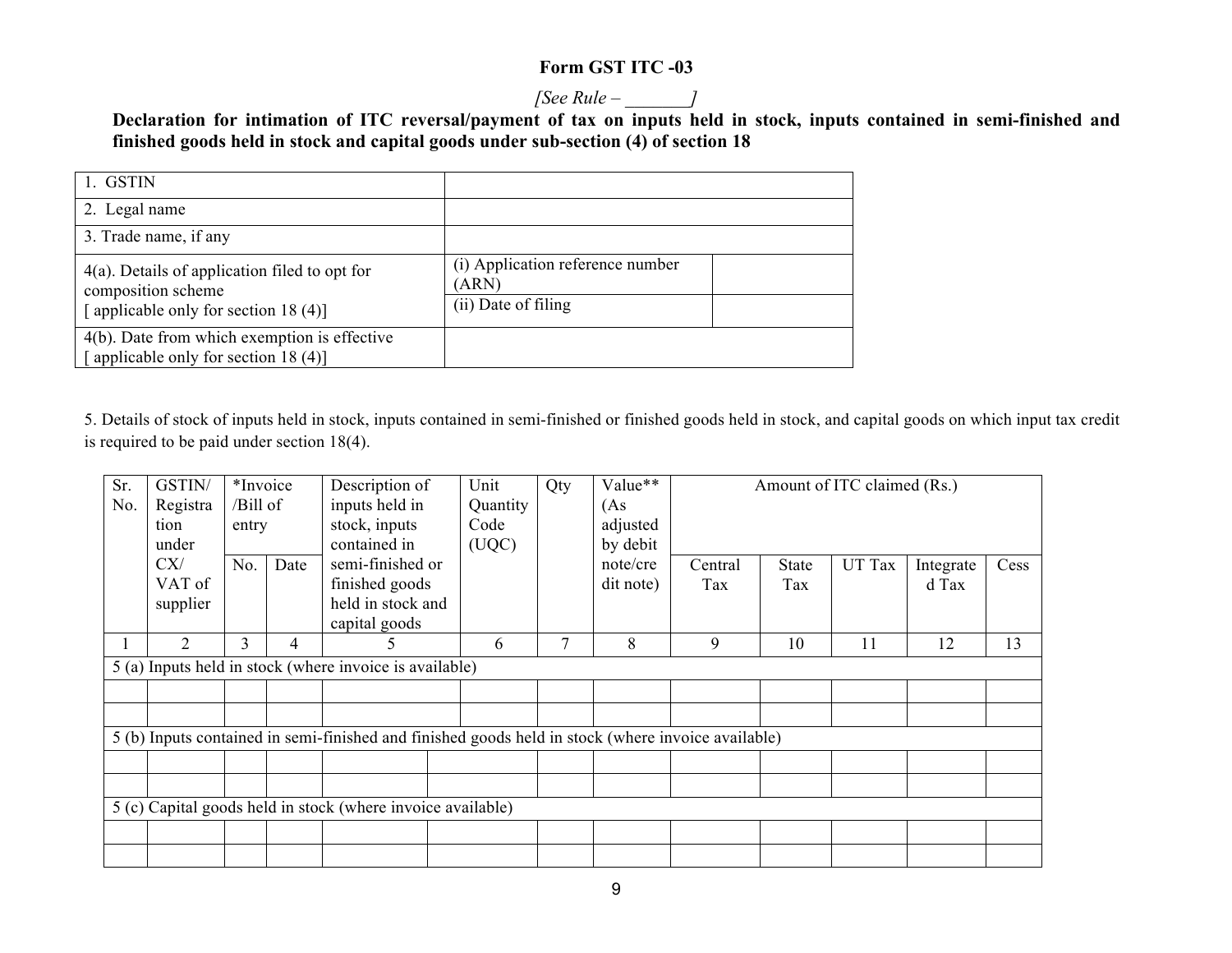| 5 (d) Inputs held in stock and as contained in semi-finished /finished goods held in stock (where invoice not available) |  |  |  |                                                                 |  |  |  |  |  |  |  |  |
|--------------------------------------------------------------------------------------------------------------------------|--|--|--|-----------------------------------------------------------------|--|--|--|--|--|--|--|--|
|                                                                                                                          |  |  |  |                                                                 |  |  |  |  |  |  |  |  |
|                                                                                                                          |  |  |  |                                                                 |  |  |  |  |  |  |  |  |
|                                                                                                                          |  |  |  | 5 (e) Capital goods held in stock (where invoice not available) |  |  |  |  |  |  |  |  |
|                                                                                                                          |  |  |  |                                                                 |  |  |  |  |  |  |  |  |
|                                                                                                                          |  |  |  |                                                                 |  |  |  |  |  |  |  |  |

\* (1) In case, it is not feasible to identify invoice, the principle of first in first out may be followed.

(2) If Invoice is not available for certain inputs or capital goods, the value shall be estimated based on prevailing market price

\*\* The value of capital goods shall be the invoice value reduced by five percentage points per quarter of a year or part thereof from the date of invoice

6. Amount of ITC payable and paid (based on table 5)

| Sr.<br>No.   | Description    | Tax<br>payable | Paid through<br>Cash/ Credit<br>Ledger | Debit<br>entry no. |             | Amount of ITC paid<br>standard |        |                   |      |  |  |  |  |
|--------------|----------------|----------------|----------------------------------------|--------------------|-------------|--------------------------------|--------|-------------------|------|--|--|--|--|
|              |                |                |                                        |                    | Central Tax | State Tax                      | UT Tax | Integrated<br>Tax | Cess |  |  |  |  |
| $\mathbf{1}$ | $\overline{2}$ | 3              | $\overline{4}$                         | 5                  | 6           | $\tau$                         | 8      |                   | 9    |  |  |  |  |
| 1.           | Central Tax    |                | Cash Ledger                            |                    |             |                                |        |                   |      |  |  |  |  |
|              |                |                | Credit Ledger                          |                    |             |                                |        |                   |      |  |  |  |  |
| 2.           | State Tax      |                | Cash Ledger                            |                    |             |                                |        |                   |      |  |  |  |  |
|              |                |                | Credit Ledger                          |                    |             |                                |        |                   |      |  |  |  |  |
| 3.           | UT Tax         |                | Cash Ledger                            |                    |             |                                |        |                   |      |  |  |  |  |
|              |                |                | Credit Ledger                          |                    |             |                                |        |                   |      |  |  |  |  |
| 4.           |                |                | Cash Ledger                            |                    |             |                                |        |                   |      |  |  |  |  |
|              | Integrated Tax |                | Credit Ledger                          |                    |             |                                |        |                   |      |  |  |  |  |
| 5.           | <b>CESS</b>    |                | Cash Ledger                            |                    |             |                                |        |                   |      |  |  |  |  |
|              |                |                | Credit Ledger                          |                    |             |                                |        |                   |      |  |  |  |  |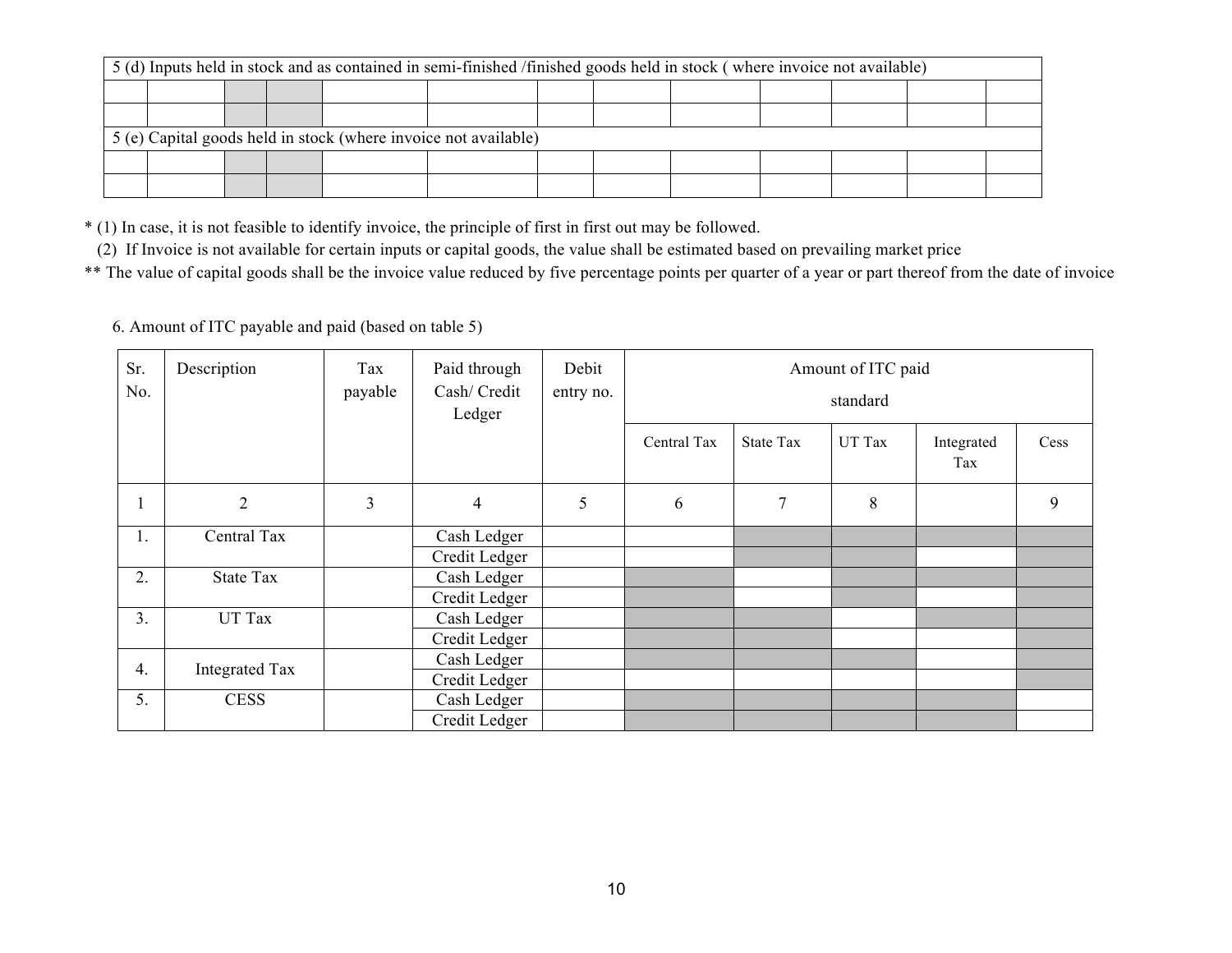7. Verification

I \_\_\_\_\_\_\_\_\_\_\_\_\_\_\_\_\_\_\_\_\_\_\_\_\_\_\_\_\_\_\_\_\_\_\_\_\_\_\_\_\_\_ hereby solemnly affirm and declare that the information given hereinabove is true and correct to the best of my knowledge and belief and nothing has been concealed there from.

Signature of authorized signatory \_\_\_\_\_\_\_\_\_\_\_\_\_\_\_\_\_\_\_\_\_\_\_\_\_\_\_\_\_\_\_\_\_\_\_\_\_\_\_ Name

 $\mathcal{L}_\text{max} = \mathcal{L}_\text{max} = \mathcal{L}_\text{max} = \mathcal{L}_\text{max} = \mathcal{L}_\text{max}$ 

Designation/Status \_\_\_\_\_\_\_\_\_\_\_\_\_\_\_\_\_\_\_\_\_\_\_\_\_\_\_\_

Date - dd/mm/yyyy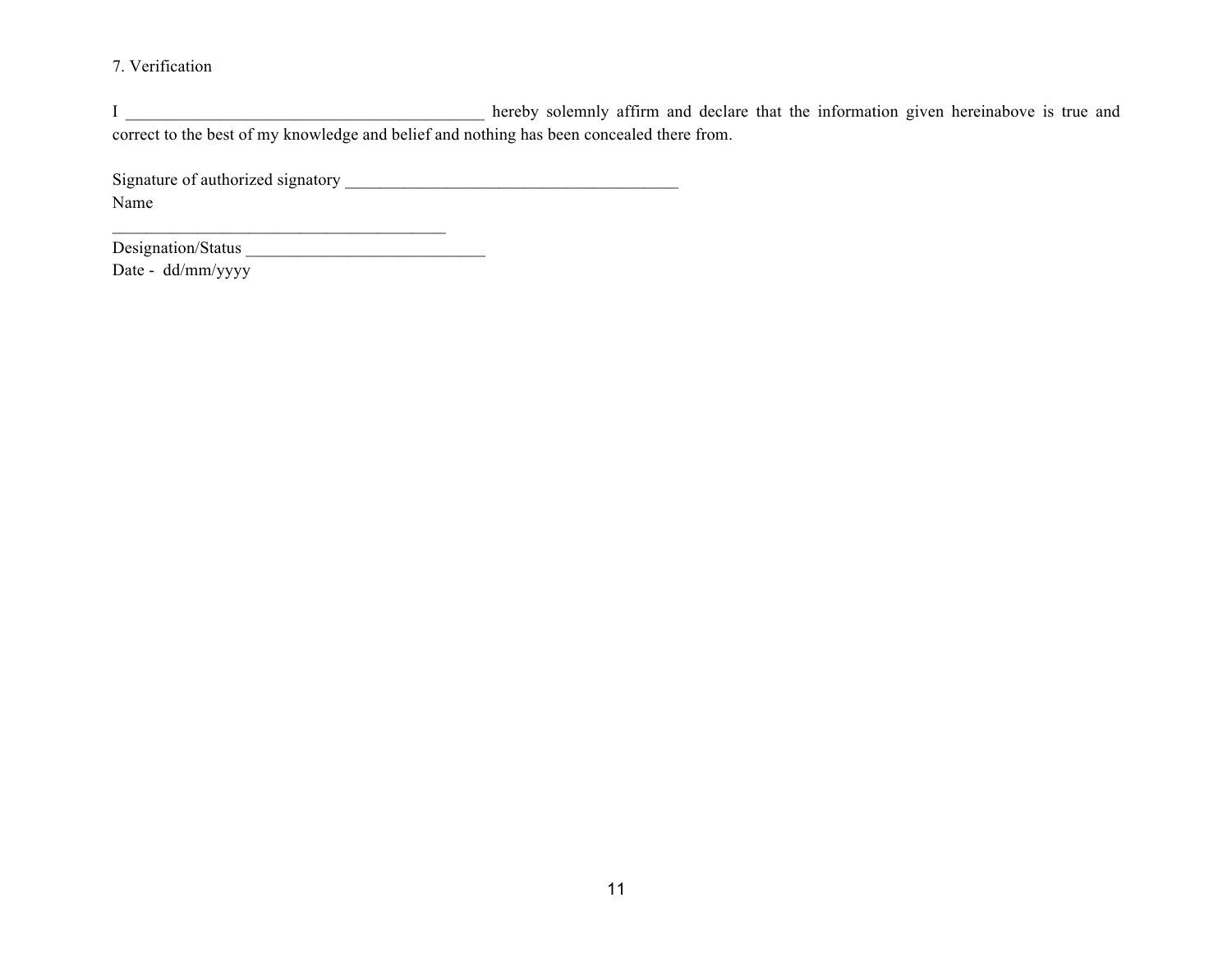#### **Form GST ITC-04**

*[See Rule – \_\_\_\_\_\_\_]*

#### **Details of goods/capital goods sent to job worker and received back**

- 1. GSTIN -
- 2. (a) Legal name
	- (b) Trade name, if any -
- 3. Details of inputs/capital goods sent for job-work

| GSTIN /                     | Challa | Challan | Goods                                 | Place of $\vert$<br>Supply | Descriptio UQC | Quantity Taxable Type |       |                         |                      | Amount of tax  |        |                                             |             |        |             |                    |      |
|-----------------------------|--------|---------|---------------------------------------|----------------------------|----------------|-----------------------|-------|-------------------------|----------------------|----------------|--------|---------------------------------------------|-------------|--------|-------------|--------------------|------|
| Name of<br>job<br>worker if | n no.  | date    | Receipt date<br>(In case of<br>direct | (State of $ $<br>recipient |                |                       | value | of<br>goods<br>(Inputs) |                      | Central<br>Tax |        | State Tax                                   |             | UT Tax |             | Integrate<br>d Tax | Cess |
| unregiste<br>red            |        |         | delivery to<br>Job-worker)            |                            |                |                       |       | /capital<br>goods)      | Rat  <br>e<br>$(\%)$ | Am<br>t.       | $(\%)$ | Rate   Amt   Rat   Am   Rat   Am<br>$\cdot$ | e<br>$(\%)$ | t.     | e<br>$(\%)$ | ι.                 | Amt. |
|                             | C      | 3       | 4                                     | 5                          | 6              | 8                     | 9     | 10                      |                      | 12             | 13     | 14                                          | 15          | 16     | 17          | 18                 | 19   |
|                             |        |         |                                       |                            |                |                       |       |                         |                      |                |        |                                             |             |        |             |                    |      |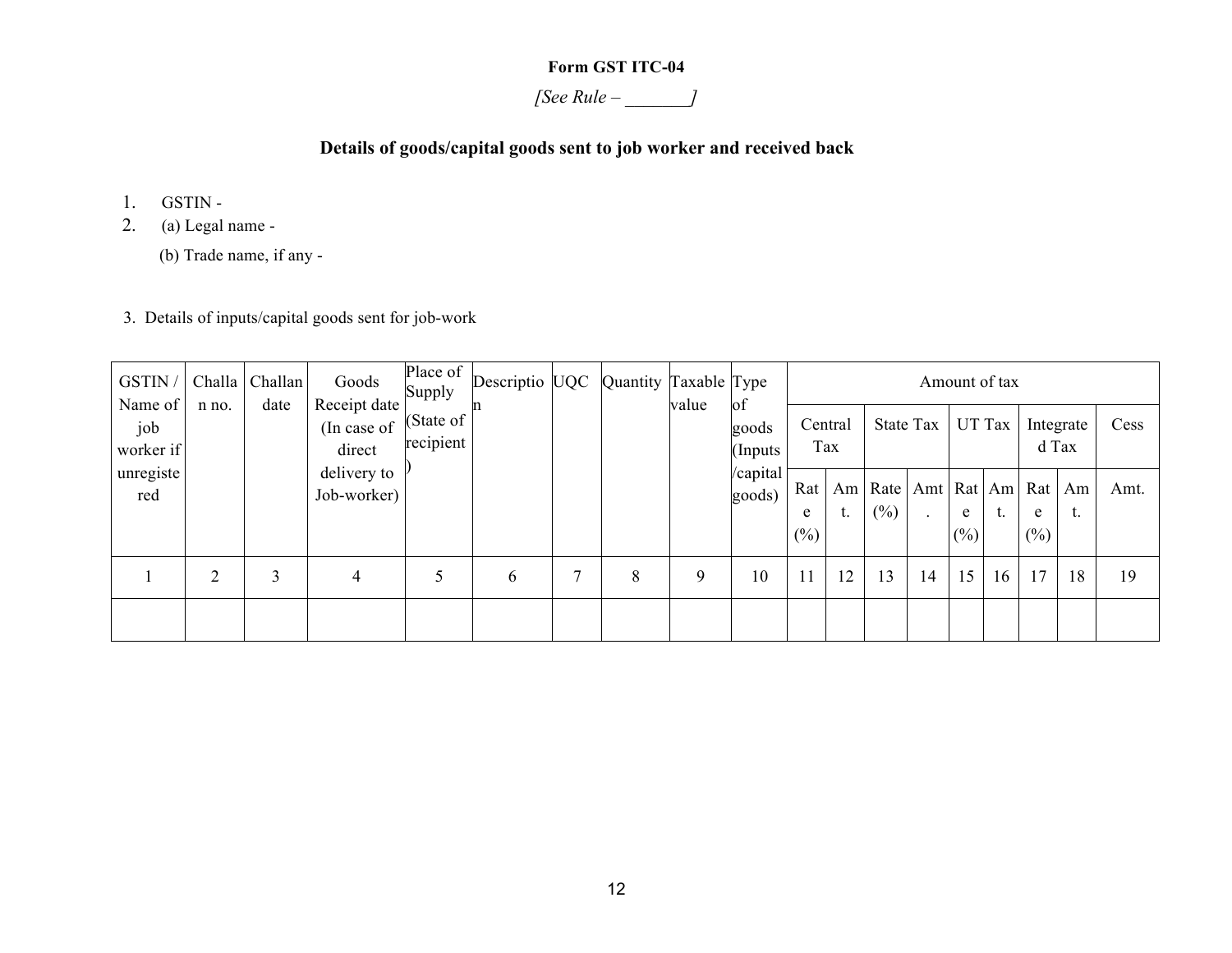# 3A. Amendment of details of inputs/capital goods removed for job-work

|                       | Original details |             | Revised details |                          |           |                                          |                         |                    |              |    |       |                                |                |              |              |  |                        |           |    |                                   |      |
|-----------------------|------------------|-------------|-----------------|--------------------------|-----------|------------------------------------------|-------------------------|--------------------|--------------|----|-------|--------------------------------|----------------|--------------|--------------|--|------------------------|-----------|----|-----------------------------------|------|
| <b>GSTI</b><br>N/     | Chall<br>an no.  | Chall<br>an | N/              | GSTI Challa Challa Goods |           | Receipt                                  | <b>POS</b><br>(place of | Descrip UQ<br>tion | $\mathsf{C}$ |    | le    | Quantit Taxab Type of<br>goods | Amount of tax  |              |              |  |                        |           |    |                                   |      |
| Name<br>of Job        |                  | date        | Name<br>of Job  | No.                      | n<br>Date | date in<br>case of                       | Supply)                 |                    |              |    | value | (Inputs/<br>capital            | Central<br>Tax |              | State<br>Tax |  |                        | UT<br>Tax |    | Integrated<br>Tax                 | Cess |
| worke<br>$\mathbf{r}$ |                  |             | worker          |                          |           | direct<br>delivery to<br>Job-<br>worker. |                         |                    |              |    |       | goods)                         | Rate<br>$(\%)$ | Am Ra <br>t. | te<br>(%)    |  | mt te<br>$\frac{0}{0}$ | te        |    | A   Ra   Ra   Amt   Rate  <br>(%) | Amt. |
|                       | $\overline{2}$   | 3           | 4               | 5                        | 6         | 7                                        | 8                       | 9                  | 10           | 11 | 12    | 13                             | 14             | 15           | 16           |  | 17 18 19               |           | 20 | 21                                | 22   |
|                       |                  |             |                 |                          |           |                                          |                         |                    |              |    |       |                                |                |              |              |  |                        |           |    |                                   |      |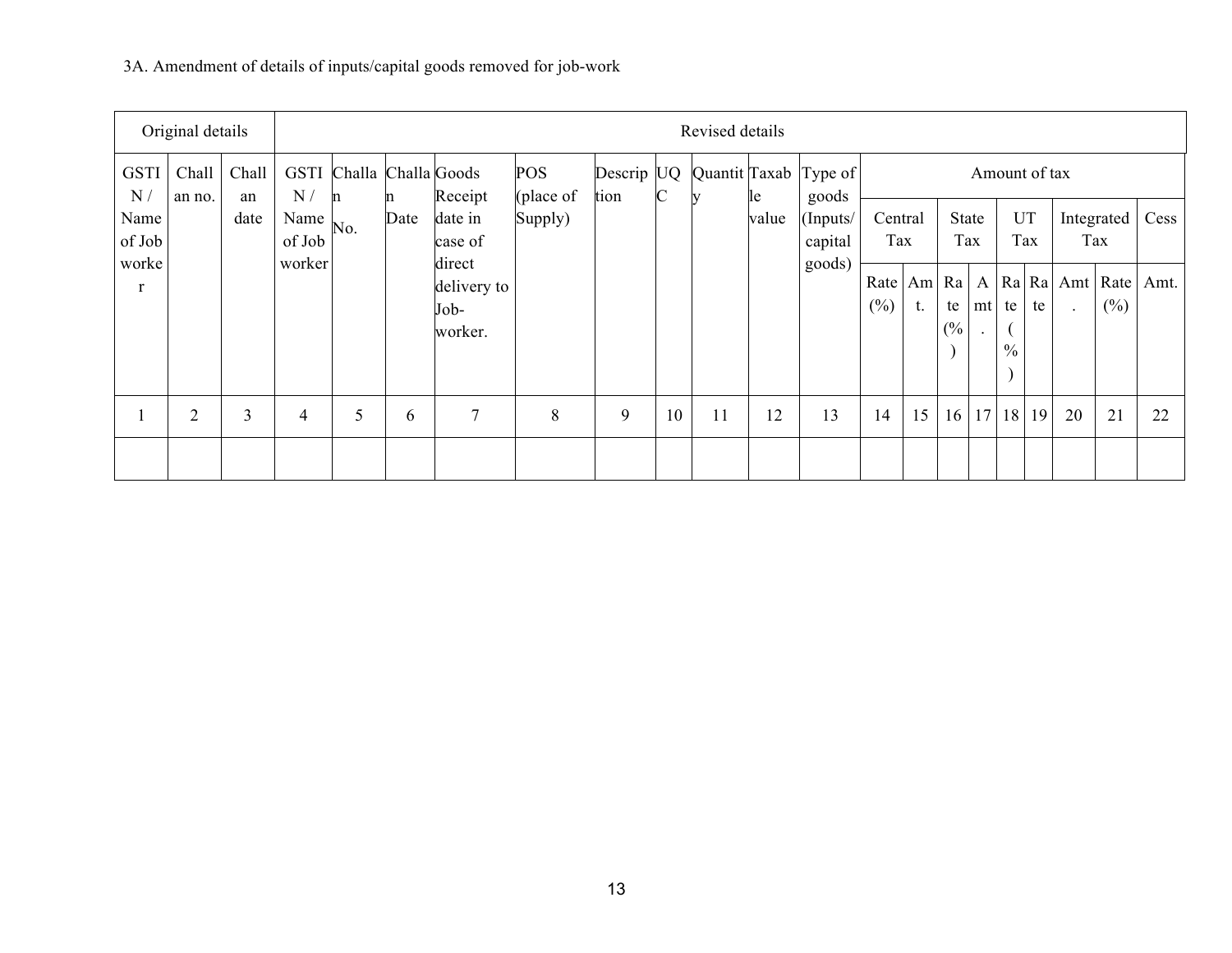|  | 4. Details of inputs/capital goods received back from job worker or sent out from business place of job-work |  |  |
|--|--------------------------------------------------------------------------------------------------------------|--|--|
|  |                                                                                                              |  |  |

| <b>GSTIN</b><br>Name<br>of job | Received   Original   Original  <br>back/sent challan<br>out<br>directly | No. | challan<br>date |     | Invoice<br>details in<br>case of sent<br>out directly | Description UQC Quantity Taxable Type |   |   | value | of<br>goods<br>(Inputs/ |         | Amount of tax                                         |        |                  |        |        |        |                   |      |
|--------------------------------|--------------------------------------------------------------------------|-----|-----------------|-----|-------------------------------------------------------|---------------------------------------|---|---|-------|-------------------------|---------|-------------------------------------------------------|--------|------------------|--------|--------|--------|-------------------|------|
| worker                         |                                                                          |     |                 | No. | Date                                                  |                                       |   |   |       | capital<br>goods)       |         | Central<br>Tax                                        |        | <b>State Tax</b> |        | UT Tax |        | Integrated<br>Tax | Cess |
|                                |                                                                          |     |                 |     |                                                       |                                       |   |   |       |                         | $(\% )$ | Rate   Amt.   Rate   Amt.   Rate   Rate   Rate   Amt. | $(\%)$ |                  | $(\%)$ |        | $(\%)$ |                   | Amt. |
|                                | $\overline{2}$                                                           | 3   | 4               | 5   | 6                                                     | $\tau$                                | 8 | 9 | 10    | 11                      | 12      | 13                                                    | 14     | 15               | 16     | 12     | 13     | 14                | 15   |
|                                |                                                                          |     |                 |     |                                                       |                                       |   |   |       |                         |         |                                                       |        |                  |        |        |        |                   |      |

## 4A. Amendments of Details of inputs/capital goods received back or disposed of from business place of job-work

| Receiv             |                          | Original details |            |             |      |                                            |      | <b>Revised Details</b> |    |     |               |                      |          | Amount of tax involved on goods received |             |  |                                                  |                                      |                    |    |      |
|--------------------|--------------------------|------------------|------------|-------------|------|--------------------------------------------|------|------------------------|----|-----|---------------|----------------------|----------|------------------------------------------|-------------|--|--------------------------------------------------|--------------------------------------|--------------------|----|------|
| ed<br>back/se      | GSTIN/                   | Chall            | Chall      | Chall Chall |      | Invoice                                    |      | Descriptio UQC         |    |     |               | Quant Taxabl Type of |          |                                          |             |  |                                                  |                                      |                    |    |      |
| nt out<br>directly | Name of<br>job<br>worker | an no.           | an<br>date | an no. an   | date | Details in<br>case of sent<br>out Directly |      |                        |    | ity | e value goods | Central<br>Tax       |          | State<br>Tax                             |             |  |                                                  | $UT$ Tax   Integrat   Cess<br>ed Tax |                    |    |      |
|                    |                          |                  |            |             |      |                                            |      |                        |    |     |               | goods)               | Rat<br>e | m <sub>l</sub>                           | e           |  | A Rat A Rate<br>$m \left( \frac{\%}{\%} \right)$ | mt                                   | A   Rat   A  <br>e | mt | Amt. |
|                    |                          |                  |            |             |      | No.                                        | Date |                        |    |     |               |                      | (%)      |                                          | t. $(%)$ t. |  |                                                  |                                      | (%)                |    |      |
|                    | $\overline{2}$           | 3                | 4          | 5           | 6    | $\tau$                                     | 8    | 9                      | 10 | 11  | 12            | 13                   | 14       | $\mathbf{1}$                             | 16          |  | 18                                               | 19                                   | 20                 | 21 | 22   |
|                    |                          |                  |            |             |      |                                            |      |                        |    |     |               |                      |          |                                          |             |  |                                                  |                                      |                    |    |      |